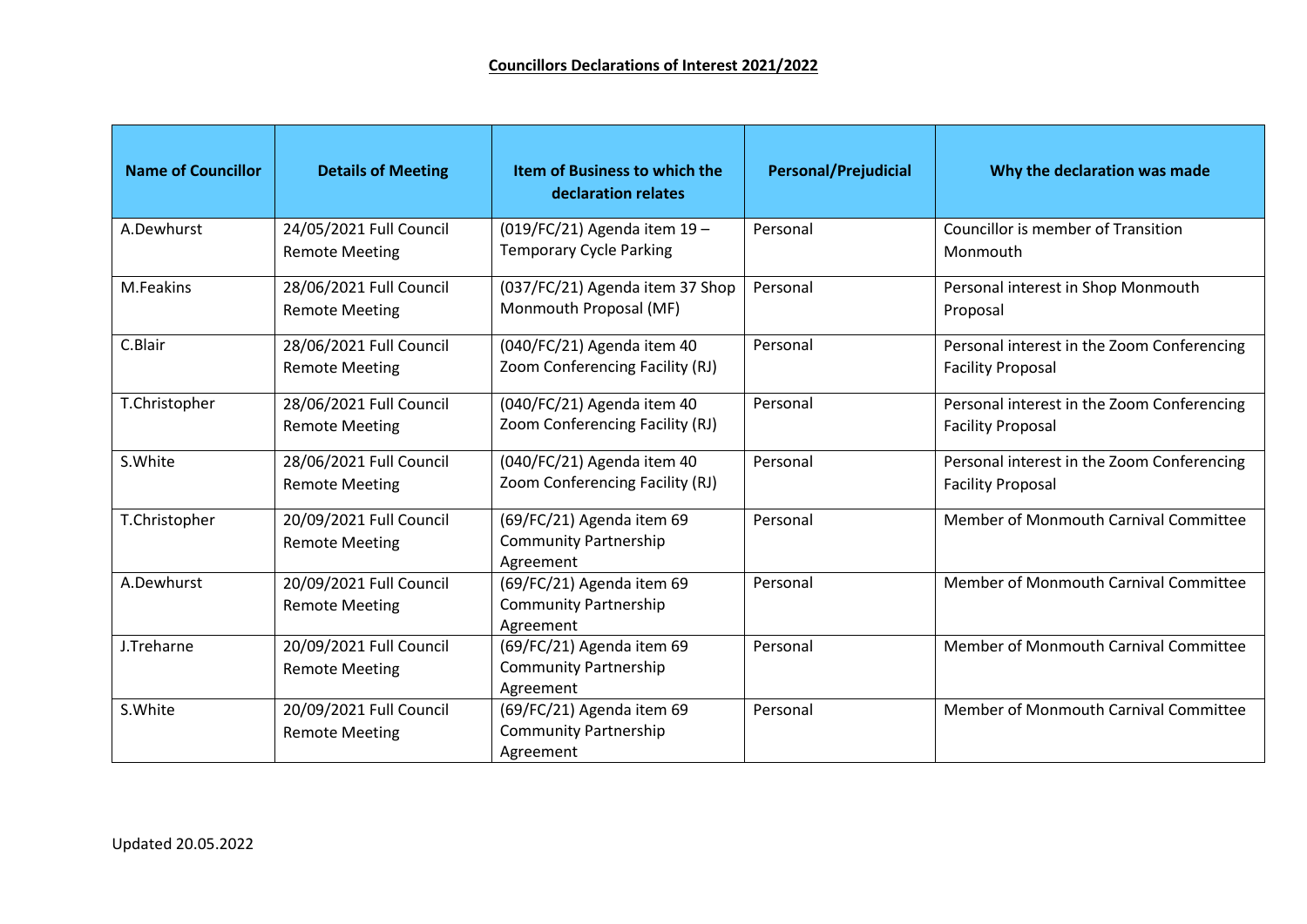| T.Christopher    | 24/01/2022 Full Council<br>Meeting, Shire Hall | (158/FC/21) Upgrade of Zoom<br>Subscription to include Audio<br>Calling | Prejudicial | Uses audio calling on Zoom                      |
|------------------|------------------------------------------------|-------------------------------------------------------------------------|-------------|-------------------------------------------------|
| J.Lucas          | 24/01/2022 Full Council<br>Meeting, Shire Hall | (158/FC/21) Upgrade of Zoom<br>Subscription to include Audio<br>Calling | Prejudicial | Uses audio calling on Zoom                      |
| S.White          | 24/01/2022 Full Council<br>Meeting, Shire Hall | (158/FC/21) Upgrade of Zoom<br>Subscription to include Audio<br>Calling | Prejudicial | Uses audio calling on Zoom                      |
| J.Treharne       | 24/01/2022 Full Council<br>Meeting, Shire Hall | (144/FC/21) Agenda item 144<br><b>Active Travel Working Group</b>       | Personal    | Former member of Active Travel Working<br>Group |
| J.Gunter         | 28/02/2022 Full Council<br>Meeting, Shire Hall | (191/FC/21) Agenda item 191                                             | Personal    | Member of the Allotment Association             |
| K.Jackson-Graham | 28/02/2022 Full Council<br>Meeting, Shire Hall | (191/FC/21) Agenda item 191                                             | Personal    | Member of the Allotment Association             |
| E.Bryn           | 28/02/2022 Full Council<br>Meeting, Shire Hall | (191/FC/21) Agenda item 191                                             | Personal    | Member of the Allotment Association             |
| M.Feakins        | 28/03/2022 Full Council<br>Meeting, Shire Hall | (205/FC/21) Agenda item 205<br>Shire Hall Service Level<br>Agreement    | Personal    | <b>Current Chair of MCC</b>                     |
| J.Treharne       | 28/03/2022 Full Council<br>Meeting, Shire Hall | (205/FC/21) Agenda item 205<br>Shire Hall Service Level<br>Agreement    | Personal    | <b>Current County Cllr</b>                      |
| T.Christopher    | 25/04/2022 Full Council<br>Meeting, Shire Hall | (230/FC/21) Agenda item 230<br><b>Photograph Frames</b>                 | Personal    | Cllr Christopher's photo to be updated          |
| R.Roden          | 25/04/2022 Full Council<br>Meeting, Shire Hall | (230/FC/21) Agenda item 230<br>Photograph Frames                        | Personal    | Cllr Roden's photo to be included               |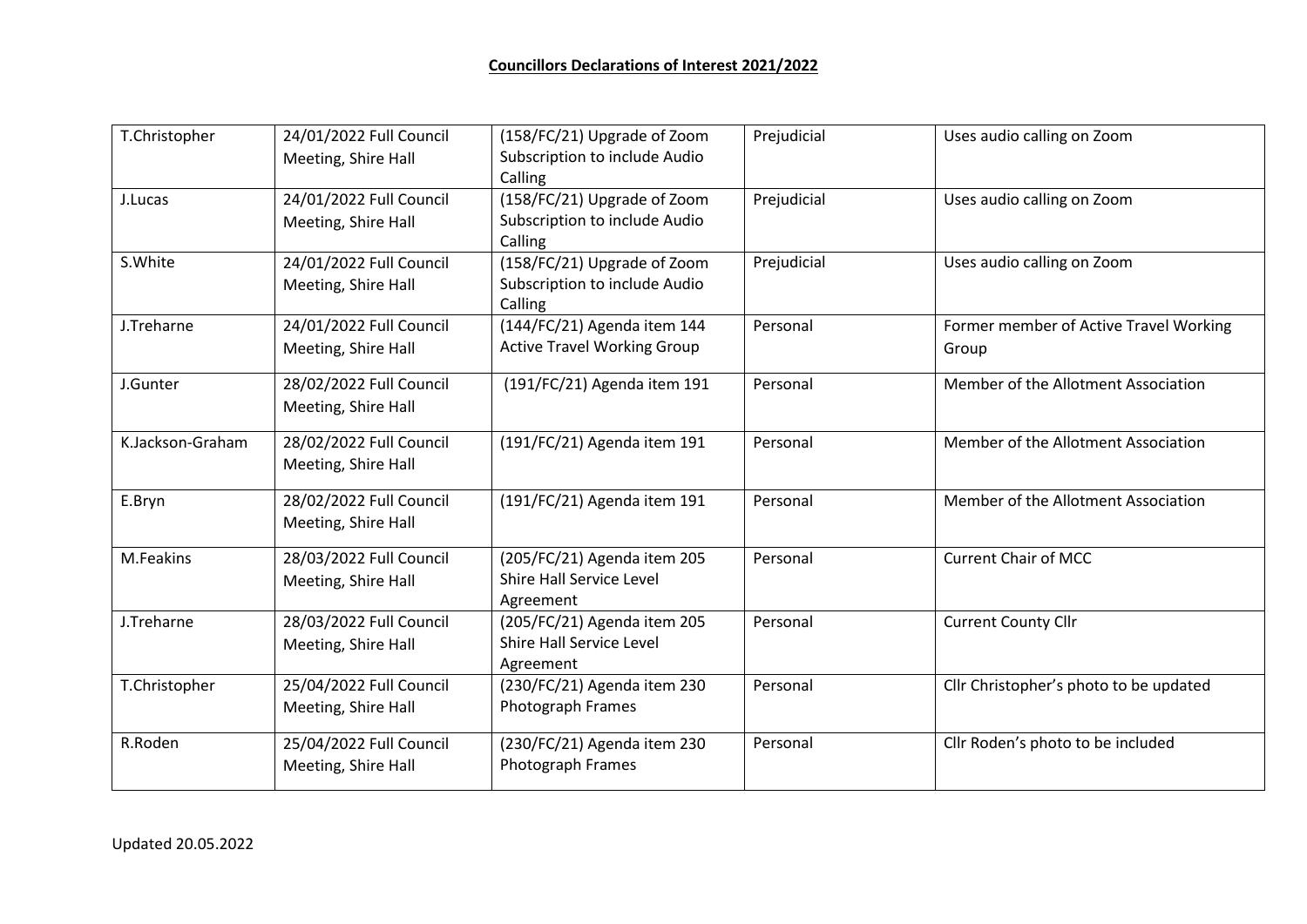| C.Blair          | 25/04/2022 Full Council<br>Meeting, Shire Hall | (222.a/FC/21) Agenda item 222.a<br>Finance                              | Personal    | Chair of ACE Monmouth                                                                |
|------------------|------------------------------------------------|-------------------------------------------------------------------------|-------------|--------------------------------------------------------------------------------------|
| E.Bryn           | 25/04/2022 Full Council<br>Meeting, Shire Hall | (222.a/FC/21) Agenda item 222.a<br>Finance                              | Personal    | Part of Big Lunch organisation                                                       |
| R.Roden          | 25/04/2022 Full Council<br>Meeting, Shire Hall | (231/FC/21) Agenda item 231<br>HMS Monmouth Ship Badges                 | Personal    | Member of St Mary's Church congregation                                              |
| R.Jupp           | 25/04/2022 Full Council<br>Meeting, Shire Hall | (235/FC/21) Agenda item 235<br>Community Grants 2022-23                 | Personal    | Family member part of Girl Guides                                                    |
| R.Smith          | 01/06/2021 F&P Remote<br><b>Meeting</b>        | (021/FP/21) Agenda item 21 Staff<br>Payroll Anomaly                     | Personal    | Personal interest in Item 21a. as a recipient<br>of an entry on the list of payments |
| T.Christopher    | 06/09/2021 F&P Remote<br>Meeting               | 030/FP/21 Community<br>Partnership with Monmouth<br>Carnival            | Personal    | Members of the Carnival Committee                                                    |
| J.Treharne       | 06/09/2021 F&P Remote<br><b>Meeting</b>        | 030/FP/21 Community<br>Partnership with Monmouth<br>Carnival            | Personal    | Members of the Carnival Committee                                                    |
| T.Christopher    | 21/02/2022 F&P Meeting in<br><b>Shire Hall</b> | (75/FP/21) Agenda item 75 Zoom<br>Upgrade (deferred from FC<br>24/01/22 | Prejudicial | Accessibility concerns regarding Zoom                                                |
| J.Lucas          | 21/02/2022 F&P Meeting in<br><b>Shire Hall</b> | (75/FP/21) Agenda item 75 Zoom<br>Upgrade (deferred from FC<br>24/01/22 | Personal    | Uses audio calls for Zoom                                                            |
| S.White          | 21/02/2022 F&P Meeting in<br><b>Shire Hall</b> | (75/FP/21) Agenda item 75 Zoom<br>Upgrade (deferred from FC<br>24/01/22 | Personal    | Uses audio calls for Zoom                                                            |
| K.Jackson-Graham | 14/06/2021 People &<br>Places, Remote          | (010/PP/21) Agenda item 10<br><b>Town History Banners</b>               | Personal    | Personal interest as work/other links                                                |

Updated 20.05.2022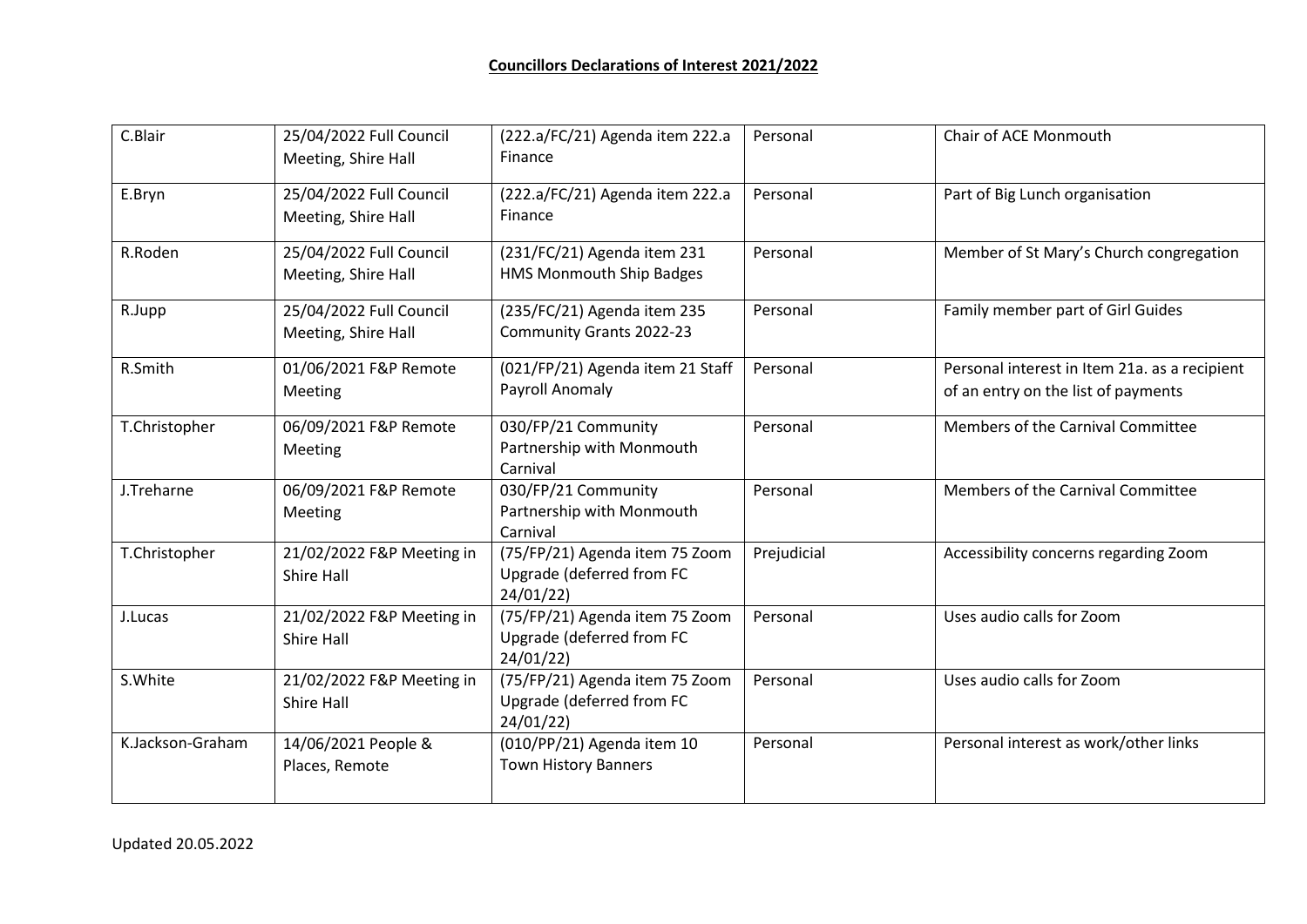| E.Bryn           | 12/07/2021 People &<br>Places, Remote     | (031/PP/21) Agenda item 31<br>Willow Arch "Pont Obaith" (EB)                           | Personal | Lead Cllr for Christmas Lantern Parade                     |
|------------------|-------------------------------------------|----------------------------------------------------------------------------------------|----------|------------------------------------------------------------|
| C.Blair          | 12/07/2021 People &<br>Places, Remote     | (031/PP/21) Agenda item 31<br>Willow Arch "Pont Obaith" (EB)                           | Personal | Member of Christmas Lantern Parade<br><b>Working Group</b> |
| E.Bryn           | 13/09/2021 People &<br>Places, Remote     | (047/PP/21) Agenda item 47<br><b>Monmouth Allotments</b>                               | Personal | Member of Monmouth Allotment<br>Association                |
| A.Dewhurst       | 13/09/2021 People &<br>Places, Remote     | (047/PP/21) Agenda item 47<br><b>Monmouth Allotments</b>                               | Personal | Member of Two River Meadow Group                           |
| S.White          | 13/09/2021 People &<br>Places, Remote     | (047/PP/21) Agenda item 47<br><b>Monmouth Allotments</b>                               | Personal | Member of Monmouth Allotment<br>Association                |
| E.Bryn           | 11/10/2021 People &<br>Places, Shire Hall | (64/PP/21) Agenda item 64<br>Monmouth Allotments (deferred<br>from 13.09.2021)         | Personal | Member of Monmouth Allotment<br>Association                |
| T.Christopher    | 11/10/2021 People &<br>Places, Shire Hall | (64/PP/21) Agenda item 64<br>Monmouth Allotments (deferred<br>from 13.09.2021)         | Personal | Member of Two River Meadow Group                           |
| A.Dewhurst       | 11/10/2021 People &<br>Places, Shire Hall | (64/PP/21) Agenda item 64<br>Monmouth Allotments (deferred<br>from 13.09.2021)         | Personal | Member of Two River Meadow Group                           |
| J.Gunter         | 11/10/2021 People &<br>Places, Shire Hall | (64/PP/21) Agenda item 64<br>Monmouth Allotments (deferred<br>from 13.09.2021)         | Personal | Member of Monmouth Allotment<br>Association                |
| E.Bryn           | 08/11/2021 People &<br>Places, Shire Hall | (83/PP/21) Agenda item 83<br>Community Grants 2021-22<br>Tranche 2 (Women's Institute) | Personal | Member of Wyesham WI                                       |
| K.Jackson-Graham | 08/11/2021 People &<br>Places, Shire Hall | (83/PP/21) Agenda item 83<br>Community Grants 2021-22<br>Tranche 2 (Women's Institute) | Personal | Member of Wyesham WI                                       |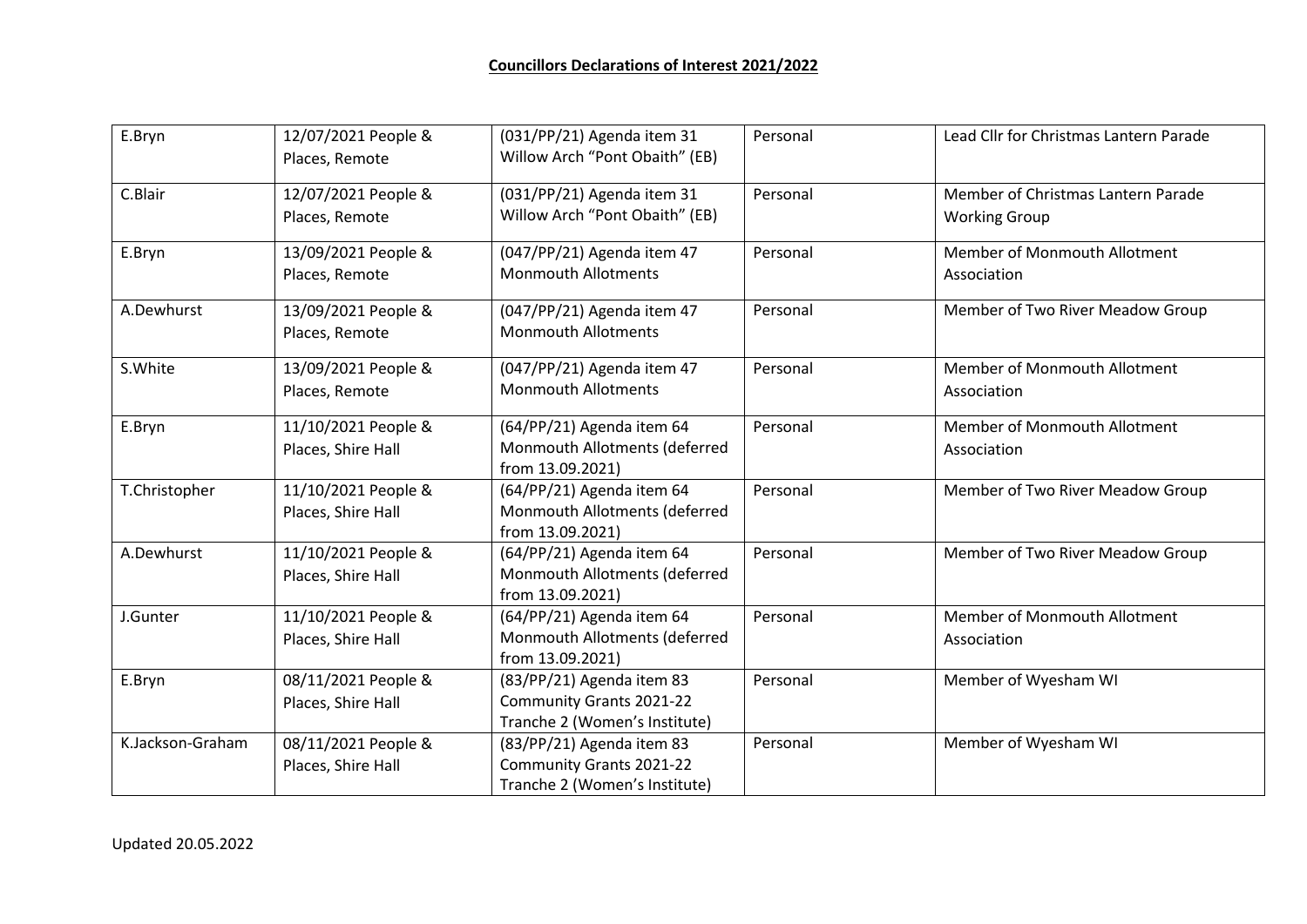| E.Bryn              | 08/11/2021 People &   | (83/PP/21) Agenda item 83         | Prejudicial | Family member part of Girl Guides           |
|---------------------|-----------------------|-----------------------------------|-------------|---------------------------------------------|
|                     | Places, Shire Hall    | Community Grants 2021-22          |             |                                             |
|                     |                       | Tranche 2 (Monmouth Girl          |             |                                             |
|                     |                       | Guides)                           |             |                                             |
| R.Jupp              | 08/11/2021 People &   | (83/PP/21) Agenda item 83         | Prejudicial | Family member part of Girl Guides           |
|                     | Places, Shire Hall    | Community Grants 2021-22          |             |                                             |
|                     |                       | Tranche 2 (Monmouth Girl          |             |                                             |
|                     |                       | Guides)                           |             |                                             |
| A.Dewhurst          | 14/02/2022 People &   | (113/PP/21) Agenda item 113       | Personal    | Part of group organising the interpretation |
|                     | Places, Shire Hall    | <b>Community Grants Update</b>    |             | board                                       |
|                     |                       | (Sustrans Interpretation Board)   |             |                                             |
| A.Dewhurst          | 14/02/2022 People &   | (114/PP/21) Agenda item 114       | Personal    | Member of Friends of Vauxhall Fields        |
|                     | Places, Shire Hall    | Community Grtants 2022-23         |             |                                             |
|                     |                       | Tranche 1 (bench on Vauxhall      |             |                                             |
|                     |                       | Fields)                           |             |                                             |
| T.Christopher (left | 14/03/2022 People &   | (142/PP/21) Agenda item 142       | Prejudicial | Donations to Mayoral charities              |
| the room)           | Places, Shire Hall    | <b>Charitable Donations (TJC)</b> |             |                                             |
| J.Gunter            | 14/03/2022 People &   | (142/PP/21) Agenda item 142       | Personal    | Trustee of Bridges Community Centre         |
|                     | Places, Shire Hall    | <b>Charitable Donations (TJC)</b> |             |                                             |
| J.Gunter            | 22/06/2021 Planning   | (26/P/21) Agenda item 26.C New    | Personal    | Family member works for Siltbuster          |
|                     | Committee via BT Tele | Applications The Barns, NP25 4EE  |             |                                             |
|                     | Conferencing          |                                   |             |                                             |
|                     |                       |                                   |             |                                             |
| S.White             | 06/07/2021 Planning   | (36/P/21) Agenda item 36.D New    | Personal    | Applicant is known to Cllr                  |
|                     | Committee via BT Tele | Applications Williams Building,   |             |                                             |
|                     | Conferencing          | <b>NP25 4EE</b>                   |             |                                             |
| J.Treharne          | 20/07/2021 Planning   | (44/P/21) Agenda item 44.A New    | Personal    | Applicant is known to Cllr                  |
|                     | Committee via BT Tele | Applications 5 Rolls Avenue, NP25 |             |                                             |
|                     | Conferencing          | 5AY                               |             |                                             |
|                     |                       |                                   |             |                                             |

Updated 20.05.2022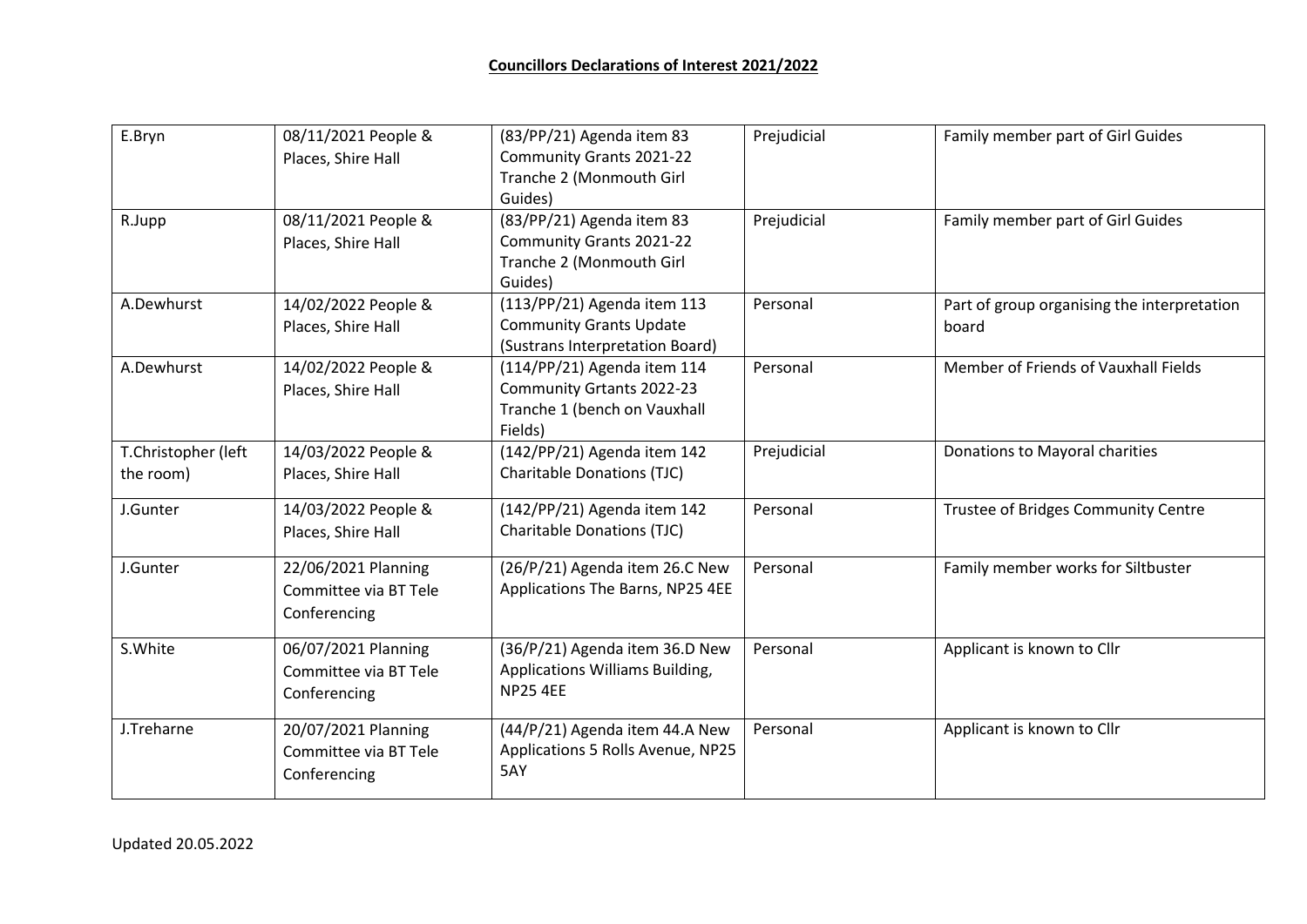| A.Dewhurst | 20/07/2021 Planning<br>Committee via BT Tele<br>Conferencing   | (44/P/21) Agenda item 44.F and<br>44.K New Applications 15 The<br>Gardens, NP25 3HF, Blestium<br>Street, NP35 3EG            | Personal | Application is known to Cllr  |
|------------|----------------------------------------------------------------|------------------------------------------------------------------------------------------------------------------------------|----------|-------------------------------|
| S.White    | 19/10/2021 Planning<br>Committee - Wye Room,<br><b>Bridges</b> | (92/P/21) Agenda item 92.A<br>Deepholm Farm, NP25 5SY                                                                        | Personal | Applicant known to Cllr       |
| A.Dewhurst | 19/10/2021 Planning<br>Committee - Wye Room,<br><b>Bridges</b> | (92/P/21) Agenda item 92.C 100<br>Monnow St, NP25 3EQ                                                                        | Personal | Applicant is known to Cllr    |
| A.Dewhurst | 09/11/2021 Planning<br>Committee - Wye Room,<br><b>Bridges</b> | (102/P/21) Agenda item 102.A<br>New Applications 100 Monnow<br>St, NP25 3EQ                                                  | Personal | Applicant is known to Cllr    |
| A.Dewhurst | 09/11/2021 Planning<br>Committee - Wye Room,<br><b>Bridges</b> | (102/P/21) Agenda item 102.G<br>New Applications Monnow St,<br><b>NP25 3EQ</b>                                               | Personal | Applicant is known to Cllr    |
| J.Gunter   | 14/12/2021 Planning<br>Committee - Wye Room,<br><b>Bridges</b> | (121/P/21bi) Agenda item 121.b<br>New Applications - MCC<br>Highways to address drainage<br>issue opposite Tri-Wall building | Personal | Applicant known to Cllr       |
| A.Dewhurst | 25/01/2022 Planning<br>Committee via Zoom<br>Conferencing      | (143/P/21) Agenda item 143 New<br>Applications DM/2021/01263                                                                 | Personal | Applicant known to Cllr       |
| S.White    | 08/02/2022 Planning<br>Committee - Wye Room,<br><b>Bridges</b> | Application A - 156/P/21<br>DM/2018/00640 Re-consultation,                                                                   | Personal | Objecting party known to Cllr |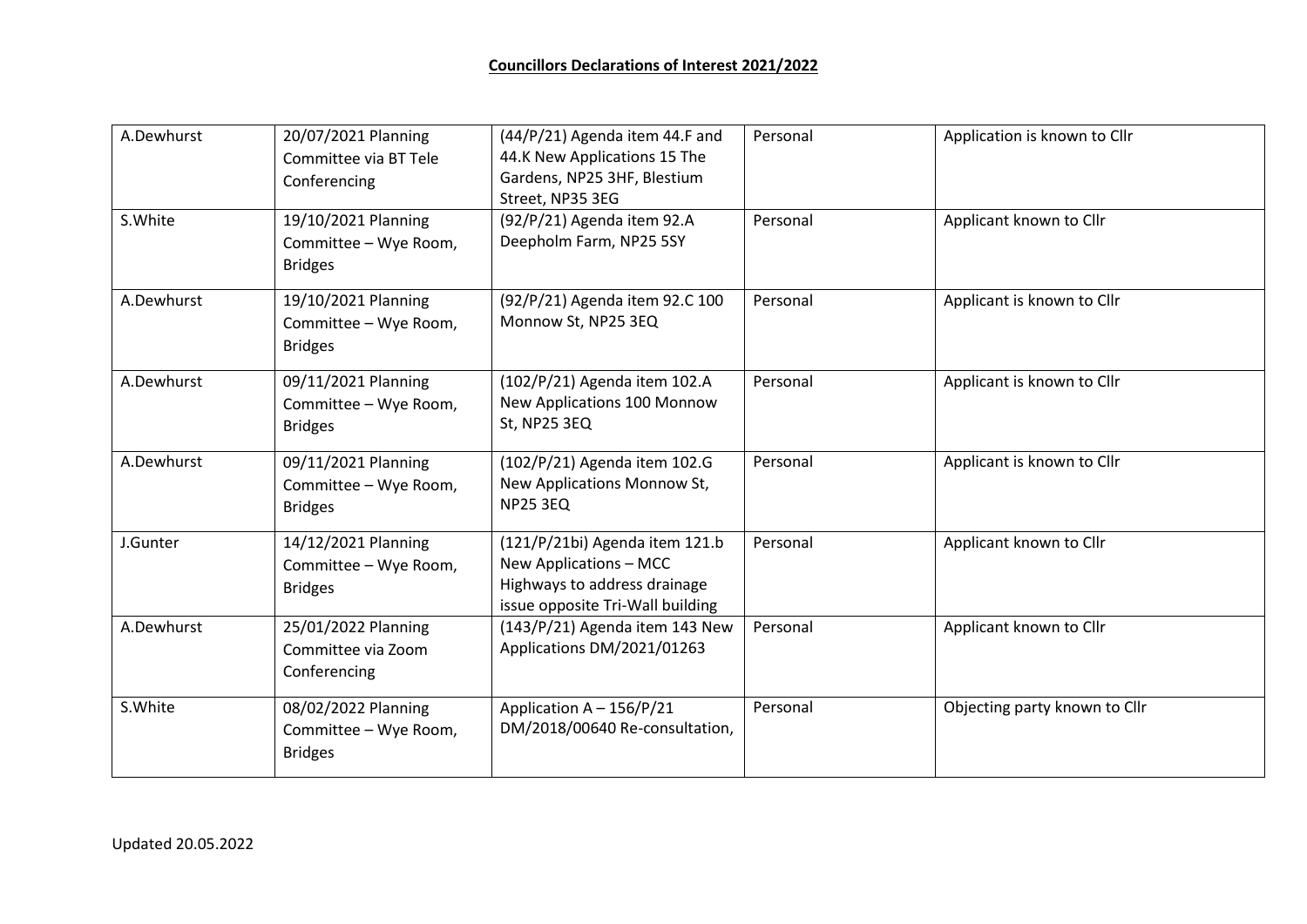| A.Dewhurst | 08/02/2022 Planning<br>Committee - Wye Room,<br><b>Bridges</b> | Application E - 160/P/21<br>DM/2022/00092 Householder                                | Personal | Cllr lives in area                                      |
|------------|----------------------------------------------------------------|--------------------------------------------------------------------------------------|----------|---------------------------------------------------------|
| J.Treharne | 08/02/2022 Planning<br>Committee - Wye Room,<br><b>Bridges</b> | 163/P/21 Cornerstone<br><b>Consultation: Wonastow Road</b><br><b>Pumping Station</b> | Personal | Cllr had been approached to consult as a<br>County Cllr |
| E.Bryn     | 22/02/2022 Planning<br>Committee - Wye Room,<br><b>Bridges</b> | 173/P/21ai DM/2022/00147<br>Householder                                              | Personal | Applicant is known to Cllr                              |
| A.Dewhurst | 22/02/2022 Planning<br>Committee - Wye Room,<br><b>Bridges</b> | 173/P/21ai DM/2022/00147<br>Householder                                              | Personal | Applicant is known to Cllr                              |
| J.Gunter   | 22/02/2022 Planning<br>Committee - Wye Room,<br><b>Bridges</b> | 173/P/21ai DM/2022/00147<br>Householder                                              | Personal | Applicant is known to Cllr                              |
| J.Treharne | 22/02/2022 Planning<br>Committee - Wye Room,<br><b>Bridges</b> | 173/P/21ai DM/2022/00147<br>Householder                                              | Personal | Applicant is known to Cllr                              |
| J.Gunter   | 22/02/2022 Planning<br>Committee - Wye Room,<br><b>Bridges</b> | 174/P/21 Extension of Room Hire<br>at Bridges Community Centre                       | Personal | Trustee of Bridges Community Centre                     |
| R.Smith    | 08/03/2022 Planning<br>Committee - Wye Room,<br><b>Bridges</b> | DM/2022/00080 Planning<br>Permission (deferred from<br>22.02.22)                     | Personal | Attended a site visit                                   |